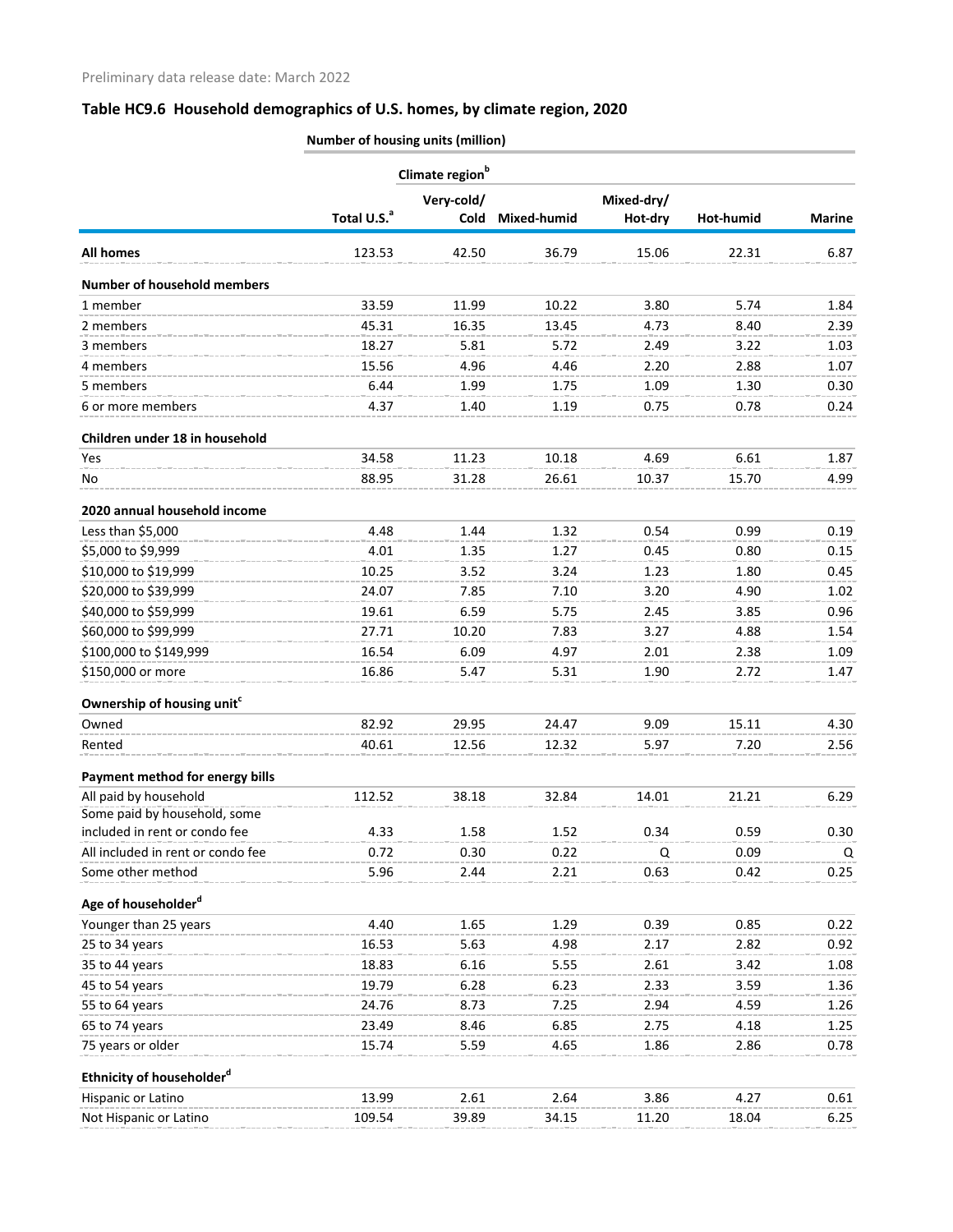# **Table HC9.6 Household demographics of U.S. homes, by climate region, 2020**

|                                                              | Climate region <sup>b</sup> |            |             |            |           |               |
|--------------------------------------------------------------|-----------------------------|------------|-------------|------------|-----------|---------------|
|                                                              |                             | Very-cold/ |             | Mixed-dry/ |           |               |
|                                                              | Total U.S. <sup>a</sup>     | Cold       | Mixed-humid | Hot-dry    | Hot-humid | <b>Marine</b> |
| <b>All homes</b>                                             | 123.53                      | 42.50      | 36.79       | 15.06      | 22.31     | 6.87          |
| Race of householder <sup>d, e</sup>                          |                             |            |             |            |           |               |
| White alone                                                  | 99.99                       | 37.53      | 28.54       | 11.33      | 17.18     | 5.41          |
| Hispanic or Latino                                           | 12.04                       | 2.38       | 2.22        | 3.18       | 3.76      | 0.50          |
| Not Hispanic or Latino                                       | 87.94                       | 35.15      | 26.32       | 8.15       | 13.41     | 4.91          |
| <b>Black or African American alone</b>                       | 12.95                       | 2.51       | 5.64        | 1.32       | 3.28      | 0.20          |
| Hispanic or Latino                                           | 0.63                        | 0.06       | 0.20        | 0.15       | 0.21      | Q             |
| Not Hispanic or Latino                                       | 12.32                       | 2.45       | 5.44        | 1.17       | 3.06      | 0.19          |
| Asian alone                                                  | 6.06                        | 1.33       | 1.42        | 1.40       | 0.97      | 0.93          |
| American Indian or Alaska Native                             |                             |            |             |            |           |               |
| alone                                                        | 1.08                        | 0.32       | 0.28        | 0.26       | 0.15      | 0.08          |
| Native Hawaiian or Other Pacific                             |                             |            |             |            |           |               |
| Islander alone                                               | 0.35                        | 0.06       | Q           | 0.13       | 0.12      | Q             |
| More than one race                                           | 3.10                        | 0.75       | 0.89        | 0.62       | 0.62      | 0.22          |
| <b>Employment status of householder</b> <sup>d</sup>         |                             |            |             |            |           |               |
| Employed full-time                                           | 57.19                       | 19.51      | 17.47       | 6.54       | 10.24     | 3.43          |
| Employed part-time                                           | 11.08                       | 4.00       | 2.97        | 1.61       | 1.85      | 0.65          |
| Retired                                                      | 39.22                       | 13.95      | 11.45       | 4.69       | 7.28      | 1.86          |
| Not employed                                                 | 16.03                       | 5.04       | 4.91        | 2.22       | 2.95      | 0.92          |
|                                                              |                             |            |             |            |           |               |
| <b>Educational attainment of</b><br>householder <sup>d</sup> |                             |            |             |            |           |               |
|                                                              |                             |            |             |            |           |               |
| Less than high school diploma or GED                         | 5.95                        | 1.72       | 2.01        | 0.85       | 1.14      | 0.23          |
| High school diploma or GED                                   | 27.21                       | 9.94       | 8.29        | 2.83       | 5.05      | 1.10          |
| Some college or Associate's degree                           | 36.90                       | 12.86      | 10.20       | 4.90       | 7.03      | 1.92          |
| Bachelor's degree                                            | 30.92                       | 10.45      | 9.35        | 3.93       | 5.22      | 1.96          |
| Master's, Professional, or Doctoral                          |                             |            |             |            |           |               |
| degree                                                       | 22.56                       | 7.54       | 6.95        | 2.54       | 3.88      | 1.65          |
| <b>Typical number of weekdays</b>                            |                             |            |             |            |           |               |
| someone is at home most or all of                            |                             |            |             |            |           |               |
| the day                                                      |                             |            |             |            |           |               |
| 0 days a week                                                | 9.79                        | 3.43       | 3.07        | 0.89       | 2.03      | 0.37          |
| 1 day a week                                                 | 3.65                        | 1.34       | 1.03        | 0.30       | 0.74      | 0.24          |
| 2 days a week                                                | 7.28                        | 2.70       | 2.35        | 0.67       | 1.22      | 0.33          |
| 3 days a week                                                | 5.76                        | 2.04       | 1.78        | 0.59       | 1.18      | 0.17          |
| 4 days a week                                                | 4.72                        | 1.78       | 1.35        | 0.55       | 0.76      | 0.28          |
| 5 days a week                                                | 92.33                       | 31.21      | 27.21       | 12.06      | 16.38     | 5.47          |
|                                                              |                             |            |             |            |           |               |

**Number of housing units (million)**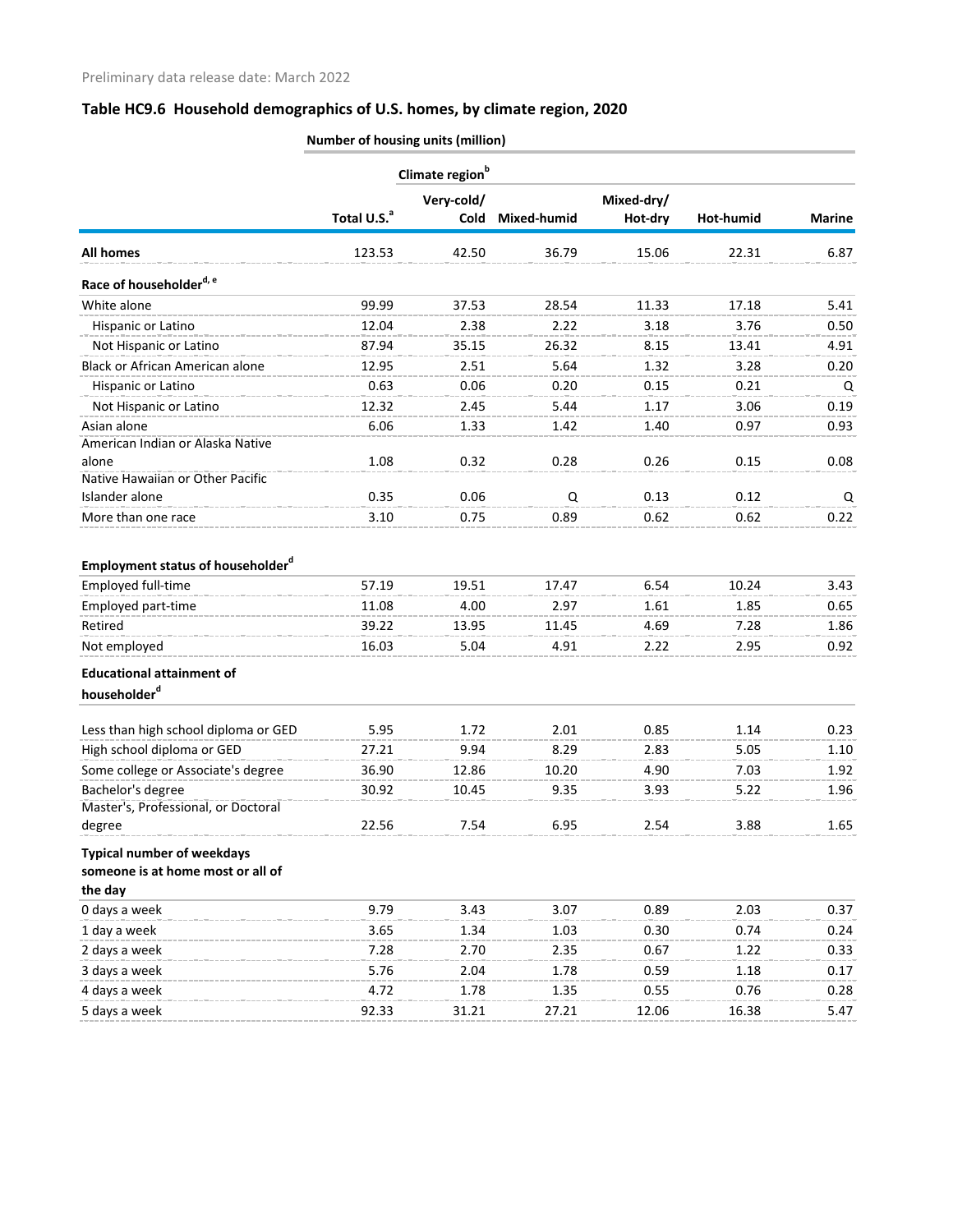#### **Table HC9.6 Household demographics of U.S. homes, by climate region, 2020**

|                                                        |                         | Climate region <sup>b</sup> |                  |                       |                  |               |
|--------------------------------------------------------|-------------------------|-----------------------------|------------------|-----------------------|------------------|---------------|
|                                                        | Total U.S. <sup>a</sup> | Very-cold/                  | Cold Mixed-humid | Mixed-dry/<br>Hot-dry | <b>Hot-humid</b> | <b>Marine</b> |
| All homes                                              | 123.53                  | 42.50                       | 36.79            | 15.06                 | 22.31            | 6.87          |
| Typical number of days someone is<br>working from home |                         |                             |                  |                       |                  |               |
| 0 days a week                                          | 87.47                   | 30.73                       | 25.87            | 10.22                 | 16.55            | 4.09          |
| 1 day a week                                           | 1.73                    | 0.58                        | 0.61             | 0.13                  | 0.30             | 0.11          |
| 2 days a week                                          | 2.09                    | 0.80                        | 0.57             | 0.26                  | 0.32             | 0.13          |
| 3 days a week                                          | 2.54                    | 0.86                        | 0.76             | 0.31                  | 0.46             | 0.15          |
| 4 days a week                                          | 2.17                    | 0.72                        | 0.65             | 0.31                  | 0.38             | 0.11          |
| 5 or more days a week                                  | 27.54                   | 8.81                        | 8.34             | 3.82                  | 4.29             | 2.28          |

**Number of housing units (million)**

Source: U.S. Energy Information Administration, Office of Energy Demand and Integrated Statistics, Form EIA-457A of the *2020 Residential Energy Consumption Survey*

Notes: Because of rounding, data may not sum to totals. See RECS Terminology for definition of terms used in these tables.

<sup>a</sup> Total U.S. includes all primary occupied housing units in the 50 states and the District of Columbia. Vacant housing units, seasonal units, second homes, military houses, and group quarters are excluded.

<sup>b</sup> The Building America program, sponsored by the U.S. Department of Energy's Office of Energy Efficiency and Renewable Energy (EERE), created these climate regions. We combined climate regions for this publication. The Subarctic region is included with data for Very-cold and Cold.

<sup>c</sup> Rented includes households that occupy their primary housing unit without paying rent.

<sup>d</sup> These characteristics refer to the householder that completed the RECS questionnaire.

<sup>e</sup> Householders could select more than one racial category to describe themselves. These householders are only included as *more than one race*.

Q = Data withheld because either the relative standard error (RSE) was greater than 50% or fewer than 10 households in reporting sample.

N = No households in reporting sample.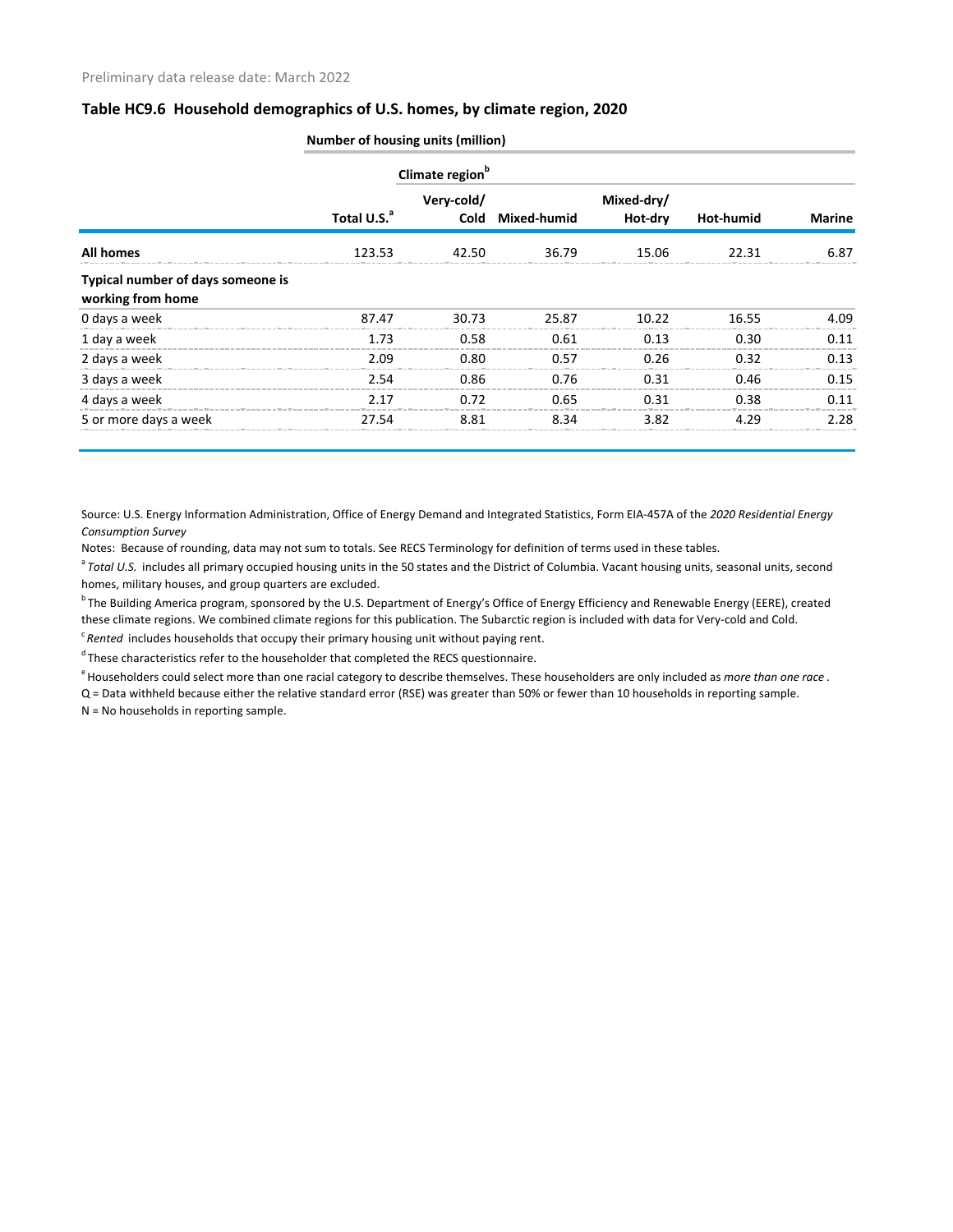### **Relative standard errors (RSEs) for Table HC9.6 Household demographics of U.S. homes, by climate region, 2020**

|                                                       | RSEs for number of housing units |                    |             |                       |           |               |
|-------------------------------------------------------|----------------------------------|--------------------|-------------|-----------------------|-----------|---------------|
|                                                       | Climate region <sup>b</sup>      |                    |             |                       |           |               |
|                                                       | Total U.S. <sup>a</sup>          | Very-cold/<br>Cold | Mixed-humid | Mixed-dry/<br>Hot-dry | Hot-humid | <b>Marine</b> |
| All homes                                             | 0.00                             | 0.54               | 0.77        | 1.23                  | 0.69      | 2.39          |
| <b>Number of household members</b>                    |                                  |                    |             |                       |           |               |
| 1 member                                              | 1.25                             | 2.12               | 2.40        | 4.38                  | 3.60      | 6.68          |
| 2 members                                             | 1.15                             | 1.80               | 2.14        | 4.74                  | 2.70      | 5.23          |
| 3 members                                             | 1.87                             | 3.10               | 3.13        | 6.20                  | 5.13      | 10.13         |
| 4 members                                             | 2.08                             | 3.86               | 3.96        | 6.96                  | 5.55      | 8.50          |
| 5 members                                             | 4.12                             | 5.70               | 7.43        | 9.97                  | 8.35      | 17.13         |
| 6 or more members                                     | 4.58                             | 6.93               | 8.99        | 12.93                 | 10.47     | 18.91         |
| Children under 18 in household                        |                                  |                    |             |                       |           |               |
| Yes                                                   | 1.29                             | 1.98               | 2.79        | 4.05                  | 3.06      | 5.87          |
| No                                                    | 0.50                             | 0.79               | 1.28        | 1.97                  | 1.49      | 3.52          |
| 2020 annual household income                          |                                  |                    |             |                       |           |               |
| Less than \$5,000                                     | 4.63                             | 9.12               | 9.00        | 16.13                 | 10.35     | 22.03         |
| \$5,000 to \$9,999                                    | 5.53                             | 8.07               | 9.10        | 21.45                 | 10.64     | 30.99         |
| \$10,000 to \$19,999                                  | 3.21                             | 5.11               | 5.15        | 9.22                  | 7.44      | 15.86         |
| \$20,000 to \$39,999                                  | 1.98                             | 3.08               | 3.44        | 5.35                  | 4.70      | 8.26          |
| \$40,000 to \$59,999                                  | 1.83                             | 3.25               | 3.55        | 6.08                  | 4.85      | 9.91          |
| \$60,000 to \$99,999                                  | 1.58                             | 2.31               | 2.93        | 5.48                  | 4.02      | 7.47          |
| \$100,000 to \$149,999                                | 1.83                             | 3.08               | 3.61        | 6.63                  | 7.39      | 8.59          |
| \$150,000 or more                                     | 1.93                             | 3.55               | 3.18        | 6.81                  | 5.47      | 7.47          |
| Ownership of housing unit <sup>c</sup>                |                                  |                    |             |                       |           |               |
| Owned                                                 | 0.42                             | 0.79               | 1.37        | 1.93                  | 1.40      | 3.62          |
| Rented                                                | 0.86                             | 1.89               | 2.02        | 3.26                  | 2.36      | 4.73          |
| Payment method for energy bills                       |                                  |                    |             |                       |           |               |
| All paid by household<br>Some paid by household, some | 0.28                             | 0.72               | 1.06        | 1.30                  | 0.93      | 2.62          |
| included in rent or condo fee                         | 4.79                             | 7.14               | 8.19        | 18.81                 | 14.39     | 17.82         |
| All included in rent or condo fee                     | 12.26                            | 21.20              | 19.58       | 38.85                 | 38.54     | 64.16         |
| Some other method                                     | 3.94                             | 6.32               | 5.45        | 15.46                 | 17.96     | 19.68         |
| Age of householder <sup>d</sup>                       |                                  |                    |             |                       |           |               |
| Younger than 25 years                                 | 5.46                             | 7.40               | 7.85        | 15.85                 | 12.73     | 17.46         |
| 25 to 34 years                                        | 2.18                             | 3.41               | 4.06        | 7.15                  | 5.78      | 10.87         |
| 35 to 44 years                                        | 2.06                             | 3.85               | 3.82        | 5.41                  | 5.15      | 8.08          |
| 45 to 54 years                                        | 2.05                             | 3.65               | 3.06        | 6.16                  | 5.42      | 7.98          |
| 55 to 64 years                                        | 1.65                             | 3.30               | 3.21        | 5.42                  | 4.46      | 7.39          |
| 65 to 74 years                                        | 1.90                             | 2.84               | 3.40        | 3.93                  | 4.71      | 7.46          |
| 75 years or older                                     | 1.99                             | 3.94               | 3.86        | 6.75                  | 6.19      | 10.58         |
| Ethnicity of householder <sup>d</sup>                 |                                  |                    |             |                       |           |               |
| Hispanic or Latino                                    | 2.50                             | 5.34               | 6.00        | 5.23                  | 4.89      | 13.12         |
| Not Hispanic or Latino                                | 0.32                             | 0.65               | 0.82        | 2.06                  | 1.45      | 2.66          |
|                                                       |                                  |                    |             |                       |           |               |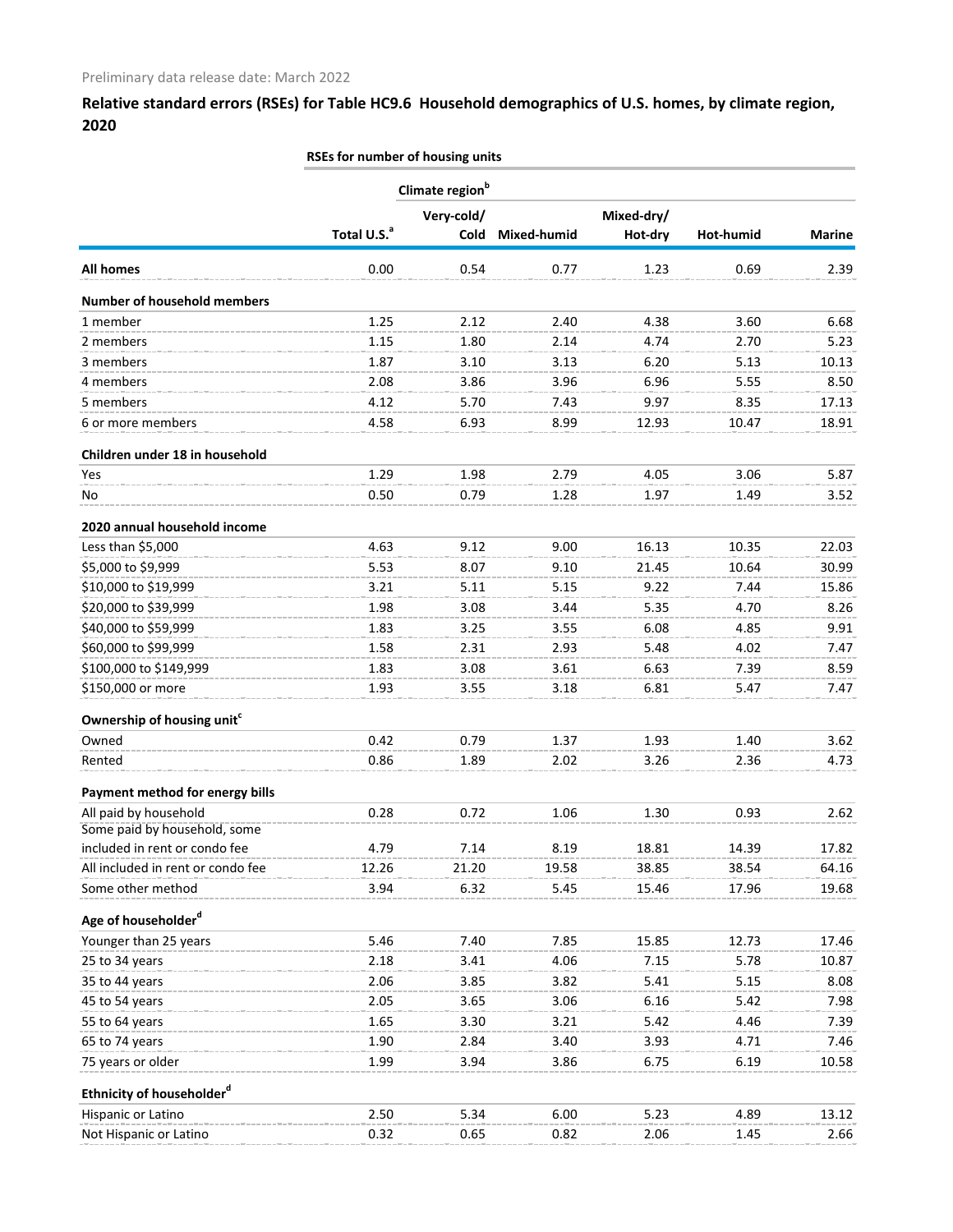**Relative standard errors (RSEs) for Table HC9.6 Household demographics of U.S. homes, by climate region, 2020**

|                                                                        | RSEs for number of housing units |            |             |            |               |                |
|------------------------------------------------------------------------|----------------------------------|------------|-------------|------------|---------------|----------------|
|                                                                        | Climate region <sup>b</sup>      |            |             |            |               |                |
|                                                                        |                                  | Very-cold/ |             | Mixed-dry/ |               |                |
|                                                                        | Total U.S. <sup>a</sup>          | Cold       | Mixed-humid | Hot-dry    | Hot-humid     | <b>Marine</b>  |
| <b>All homes</b>                                                       | 0.00                             | 0.54       | 0.77        | 1.23       | 0.69          | 2.39           |
| Race of householder <sup>d, e</sup>                                    |                                  |            |             |            |               |                |
| White alone                                                            | 0.37                             | 0.69       | 1.11        | 1.82       | 1.45          | 3.07           |
| Hispanic or Latino                                                     | 2.92                             | 5.78       | 6.20        | 5.67       | 5.51          | 16.25          |
| Not Hispanic or Latino                                                 | 0.48                             | 0.77       | 1.09        | 2.52       | 1.85          | 3.37           |
| <b>Black or African American alone</b>                                 | 2.23                             | 6.59       | 3.32        | 9.32       | 5.62          | 23.95          |
| Hispanic or Latino                                                     | 14.07                            | 34.95      | 20.71       | 29.17      | 23.97         | 100.46         |
| Not Hispanic or Latino                                                 | 2.34                             | 6.57       | 3.41        | 10.03      | 5.74          | 25.24          |
| Asian alone                                                            | 3.04                             | 8.43       | 6.20        | 8.09       | 9.42          | 8.94           |
| American Indian or Alaska Native                                       |                                  |            |             |            |               |                |
| alone                                                                  | 9.55                             | 13.42      | 15.02       | 22.05      | 34.88         | 33.82          |
| Native Hawaiian or Other Pacific                                       |                                  |            |             |            |               |                |
| Islander alone                                                         | 15.09                            | 35.09      | 59.74       | 32.45      | 22.32         | 61.03          |
| More than one race                                                     | 4.87                             | 13.31      | 9.33        | 16.23      | 13.42         | 17.99          |
| <b>Employment status of householder</b> <sup>a</sup>                   |                                  |            |             |            |               |                |
| Employed full-time                                                     | 0.93                             | 1.56       | 1.82        | 3.55       | 2.88          | 4.42           |
| Employed part-time                                                     | 2.68                             | 4.03       | 5.81        | 7.97       | 6.91          | 10.85          |
| Retired                                                                | 1.09                             | 1.86       | 1.98        | 3.74       | 3.58          | 6.26           |
| Not employed                                                           | 2.19                             | 3.46       | 3.69        | 7.03       | 5.40          | 11.30          |
| <b>Educational attainment of</b>                                       |                                  |            |             |            |               |                |
| householder <sup>d</sup>                                               |                                  |            |             |            |               |                |
| Less than high school diploma or GED                                   | 3.98                             | 6.55       | 6.49        | 13.40      | 11.66         | 25.24          |
| High school diploma or GED                                             | 1.73                             | 2.41       | 3.26        | 6.38       | 3.66          | 8.02           |
| Some college or Associate's degree                                     | 1.39                             | 2.21       | 2.41        | 4.51       | 3.Z/          | 5.56           |
| Bachelor's degree                                                      | 1.57                             | 2.64       | 2.70        | 4.72       | 4.18          | 6.27           |
| Master's, Professional, or Doctoral                                    |                                  |            |             |            |               |                |
| degree                                                                 | 2.03                             | 3.28       | 2.79        | 5.28       | 4.98          | 6.25           |
| <b>Typical number of weekdays</b><br>someone is at home most or all of |                                  |            |             |            |               |                |
| the day<br>0 days a week                                               | 2.45                             | 4.26       | 4.86        | 11.97      | 7.15          | 15.73          |
|                                                                        |                                  |            |             |            |               |                |
| 1 day a week                                                           | 5.45                             | 8.80       | 7.83        | 20.19      | 10.44         | 20.42          |
| 2 days a week                                                          | 3.18                             | 4.68       | 5.28        | 14.72      | 10.56<br>9.44 | 15.05<br>25.61 |
| 3 days a week                                                          | 3.71                             | 5.61       | 6.97        | 12.53      |               |                |
| 4 days a week                                                          | 4.00                             | 7.36       | 7.35        | 13.02      | 13.15         | 16.86          |
| 5 days a week                                                          | 0.51                             | 0.83       | 1.27        | 1.95       | 1.84          | 2.68           |